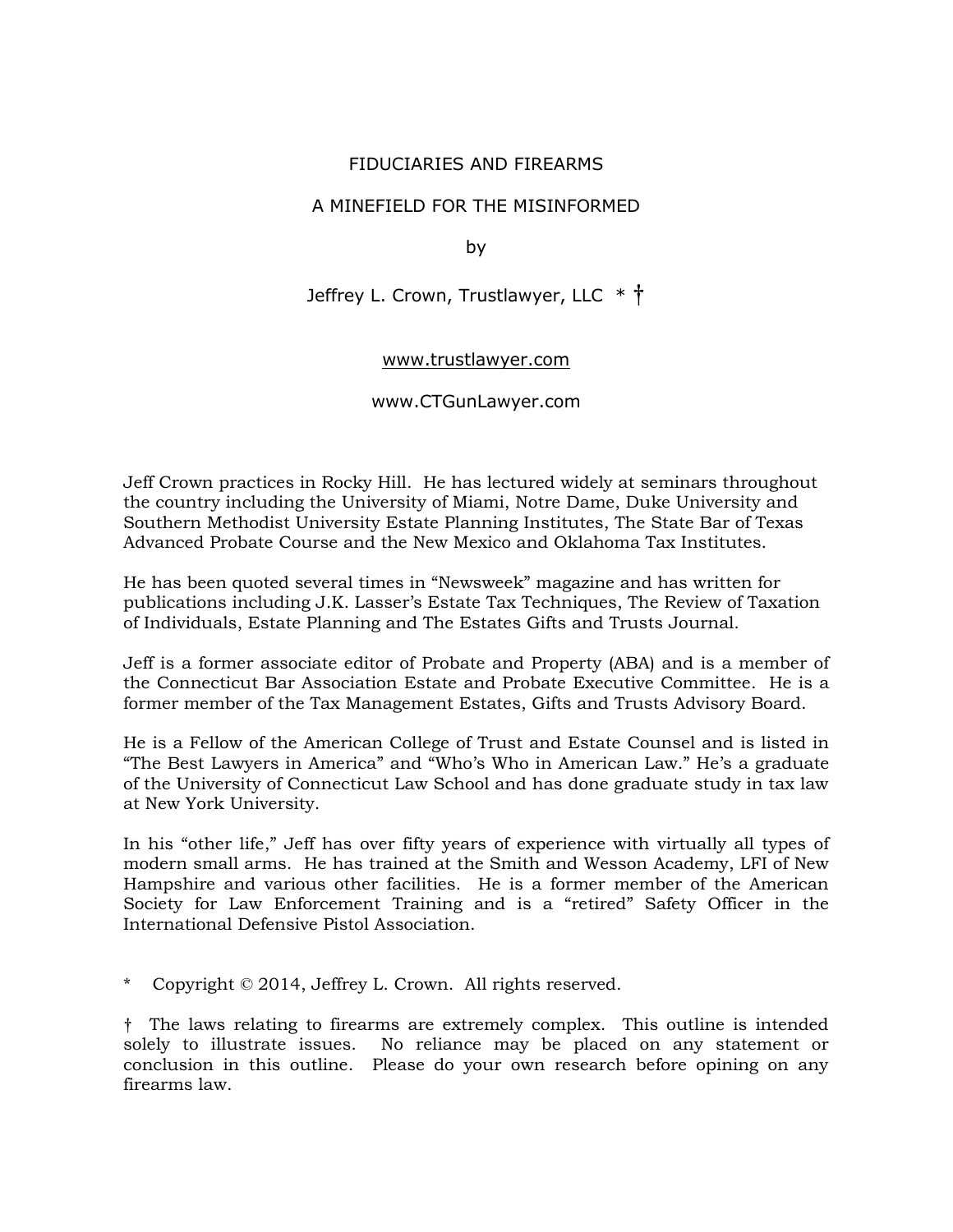#### **I. Introduction:**

**A. What this Talk is about.**

- **1. Keeping Yourself and your Clients out of Trouble.**
- **2. Knowing what you have.**
- **3. How to lawfully sell most firearms and transfer them to beneficiaries.**

### **B. What this Talk is Not about**.

For the most part, **this talk is NOT about non "garden variety"** 

**firearms.** It is primarily about the rifles, shotguns, pistols and revolvers which are found in many American households. **QUERY:** Do you know if your client or decedent owns or owned any firearms and, if so, what kind?

#### **From our Estate Planning Questionnaire:**

"Do you own any **firearms**? \_\_\_\_\_\_\_

This question is not meant to 'pry'. The reason for it is that firearm laws sometimes have an impact on the choice of executor and on who may be a beneficiary. This question is optional. You do not have to answer it."

 **NOTE:** This can open a dialogue. HOWEVER, you might not want to ask them how many they own. Many gun owners consider this an impolite question.

**C. SAFETY FIRST ! If you have a modern or antique firearm in an estate and are not 100% SURE OF HOW TO OPERATE IT, don't touch it. Call someone who understands how it works.**

# **II. Staying out of Trouble.**

#### **A. Avoid Felonious Fiduciaries.**

Do you routinely ask executors and trustees if they have a police record? Most people would consider that question as a gross invasion of their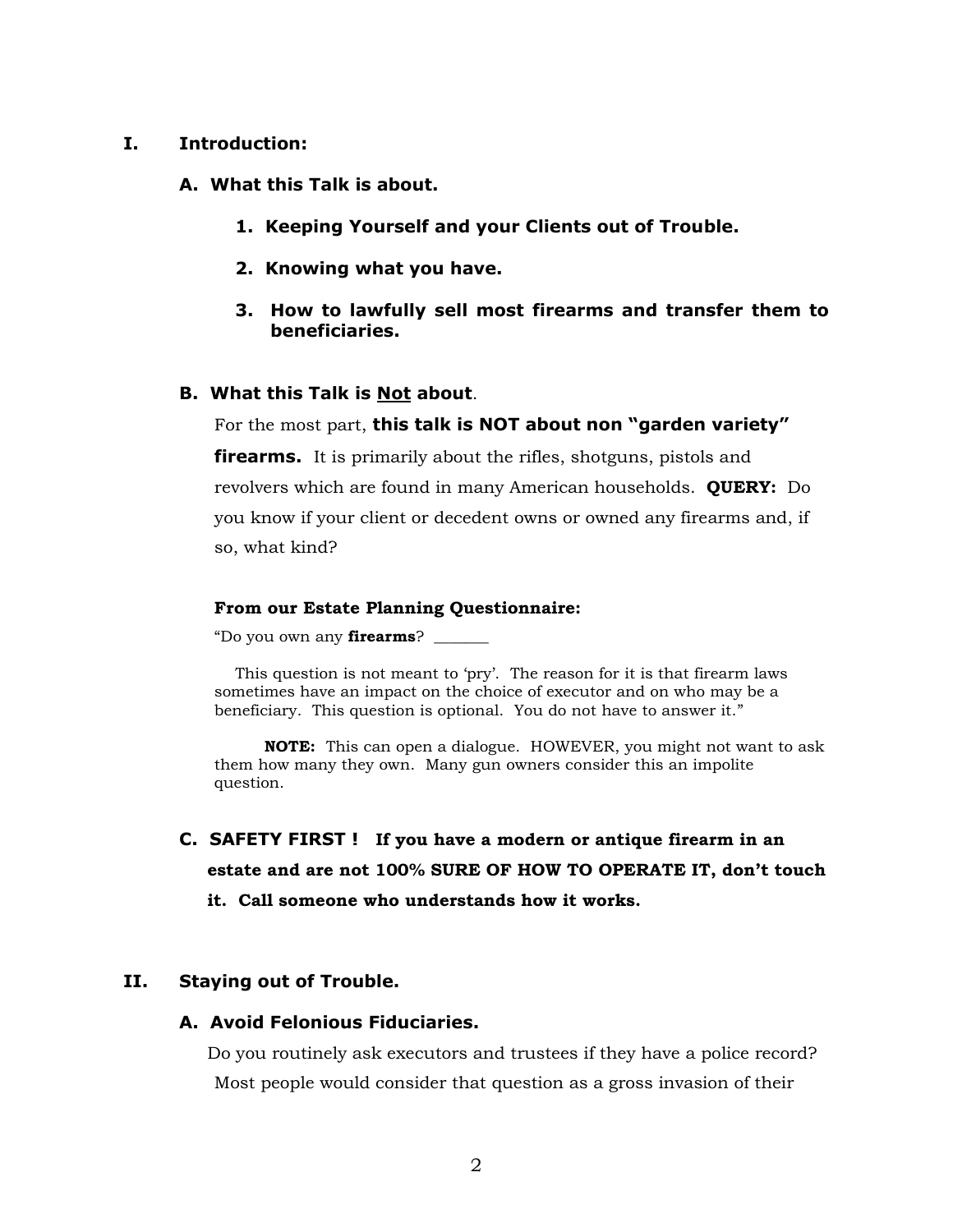privacy. Nevertheless, you must ask this sometimes delicate question as a part of your initial estate settlement meeting. There are firearms in 40% of American households. Many of your clients own them for sport or protection.

**1. Federal Law.** The **mere possession** of any type of firearm or ammunition by a "prohibited person" is a **Federal crime**. There is **no exception for fiduciaries**. That means that, upon accepting a fiduciary appointment, an executor may be an "instant criminal." Following is a partial list of "disqualifiers.**"**

> **a**. Conviction in any court of, a crime punishable by imprisonment for a term exceeding one year

**b.** Being a fugitive from justice

**c**. Being an unlawful user of, or addicted to, any controlled substance

**d.** Having been adjudicated as a mental defective or committed to a mental institution

**e.** Being an illegal alien

**f.** Having been discharged from the Armed Forces under dishonorable conditions

**g.** Having renounced one's citizenship

**h.** Being subject to a court order that restrains the person from harassing, stalking, or threatening his or her intimate partner or that partner's child

**i.** Having been convicted in any court of a misdemeanor crime of domestic violence

**NOTE:** This list is illustrative only. For the complete text of the Statute, see18 U.S.C., § 922 (g).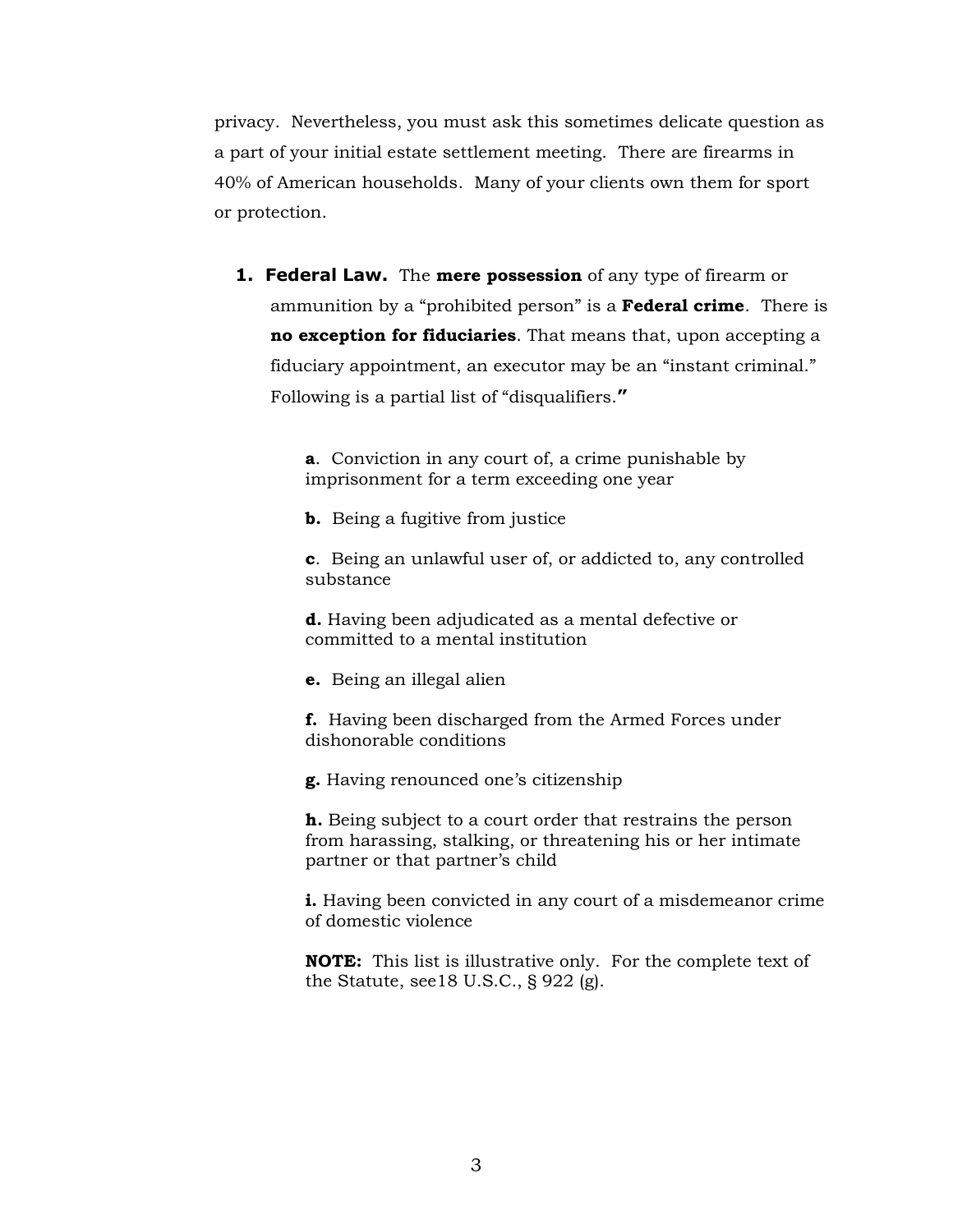### **2. Connecticut Law – Stricter than Federal law.**

- **a. All Firearms.** In addition to the Federal Statute, a felon or someone who has been convicted of a "serious **juvenile offense**" cannot take possession of **any** firearm. § 53a-217. These juvenile offenses include selling drugs, loan sharking and misconduct with a motor vehicle. See § 46b-120.
- **b. Handguns.** As to pistols and revolvers, Connecticut law is even stricter. In addition to the general disqualifiers described above, possession of a pistol or revolver by persons convicted of certain misdemeanors is a felony. For example, if an executor or trustee who was convicted of "illegal possession of narcotics," "negligent homicide" or "first degree reckless endangerment" took possession of a handgun, he or she could be in serious trouble. **NOTE:** These are not necessarily violent crimes. They could include motor vehicle offenses and crimes committed as a "youth." The Statute includes people who have been discharged with the previous twenty years after having been found not guilty of a crime (not just a felony) due to mental disease or defect. § 53a-217c.

#### There are **no exceptions for fiduciaries.**

**3. "Background Check"** You might, upon opening a new estate, check with the decedent's family as to whether the decedent owned any firearms. It does not matter whether they are modern or antique; long guns or handguns. If the answer is "yes," then it would be prudent to tell all fiduciaries that, if their past was less than perfect, they might want to decline to serve.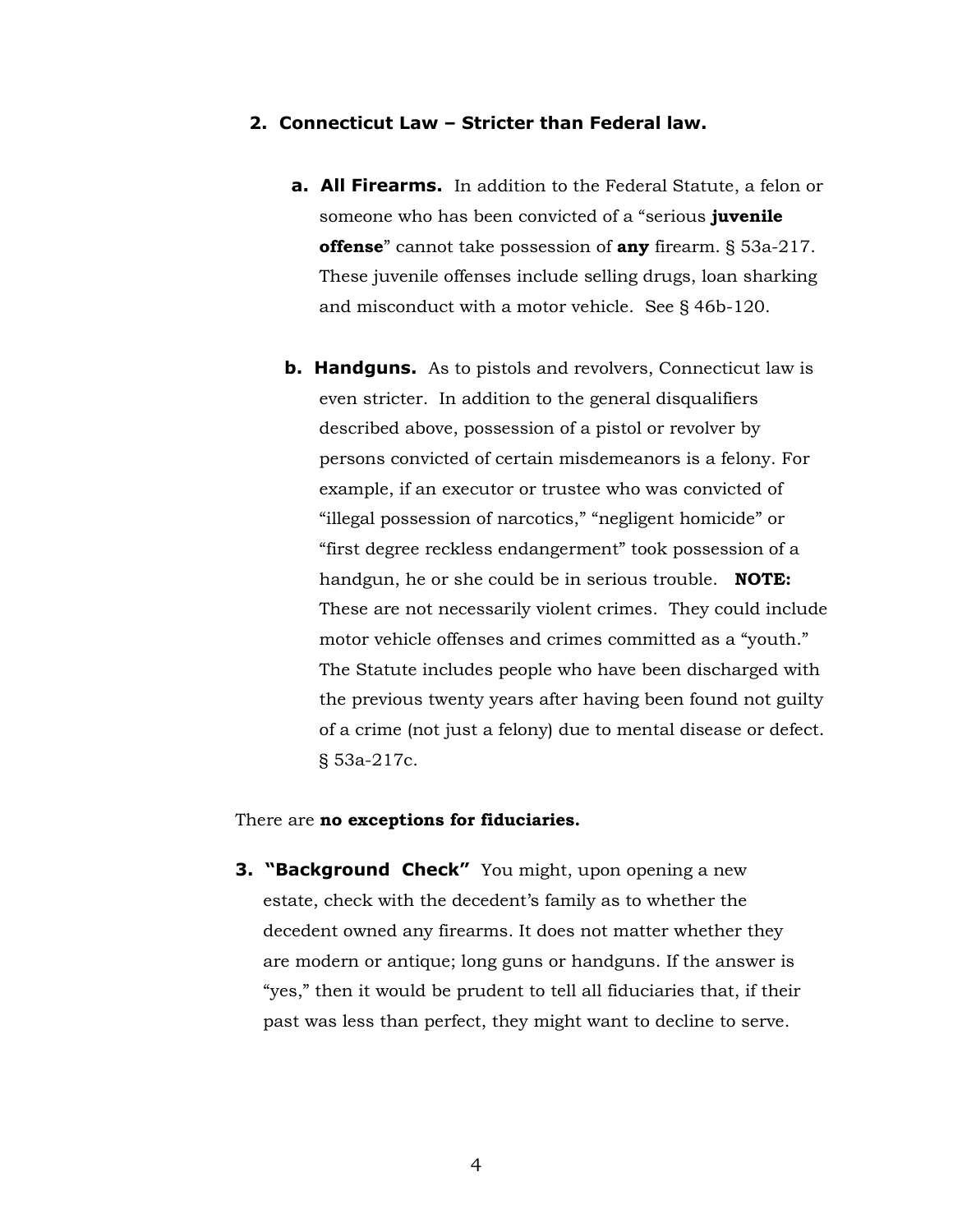#### **B. Specific Firearms.**

There are two classes of guns that you have to be extremely careful with. One is "NFA Items" which are strictly regulated by the National Firearms Act of 1934. The other is so-called "assault weapons."

#### **DEFINITIONAL NOTES:**

 **"Automatic firearms"**, sometimes called "full autos" are machine guns. They continue to fire as long as the trigger is pressed. They are NFA Items. **Semiautomatic firearms** are "self loading." They fire one shot when the trigger is pressed. Semi-autos include many recreational and defensive firearms. They are not "machine guns."

 **"Assault Weapon"** is a political and journalistic term. A true assault rifle is a fully automatic military weapon. Special authorization from the Bureau of Alcohol, Tobacco, Firearms and Explosives (BATFE) is required to possess one.

So-called "assault weapons" just look "military." They are actually no different, in operation and power, from rifles commonly used for recreation and hunting.

# **1. "NFA Items."**

**a. Generally.** Certain firearms and accessories are classified as "NFA Items." These include pistols with detachable shoulder stocks, rifles and shotguns with barrels under a certain length, sound suppressors (so-called "silencers") and certain other, rather esoteric items. The unauthorized possession of them by anyone (not just convicted criminals) is a federal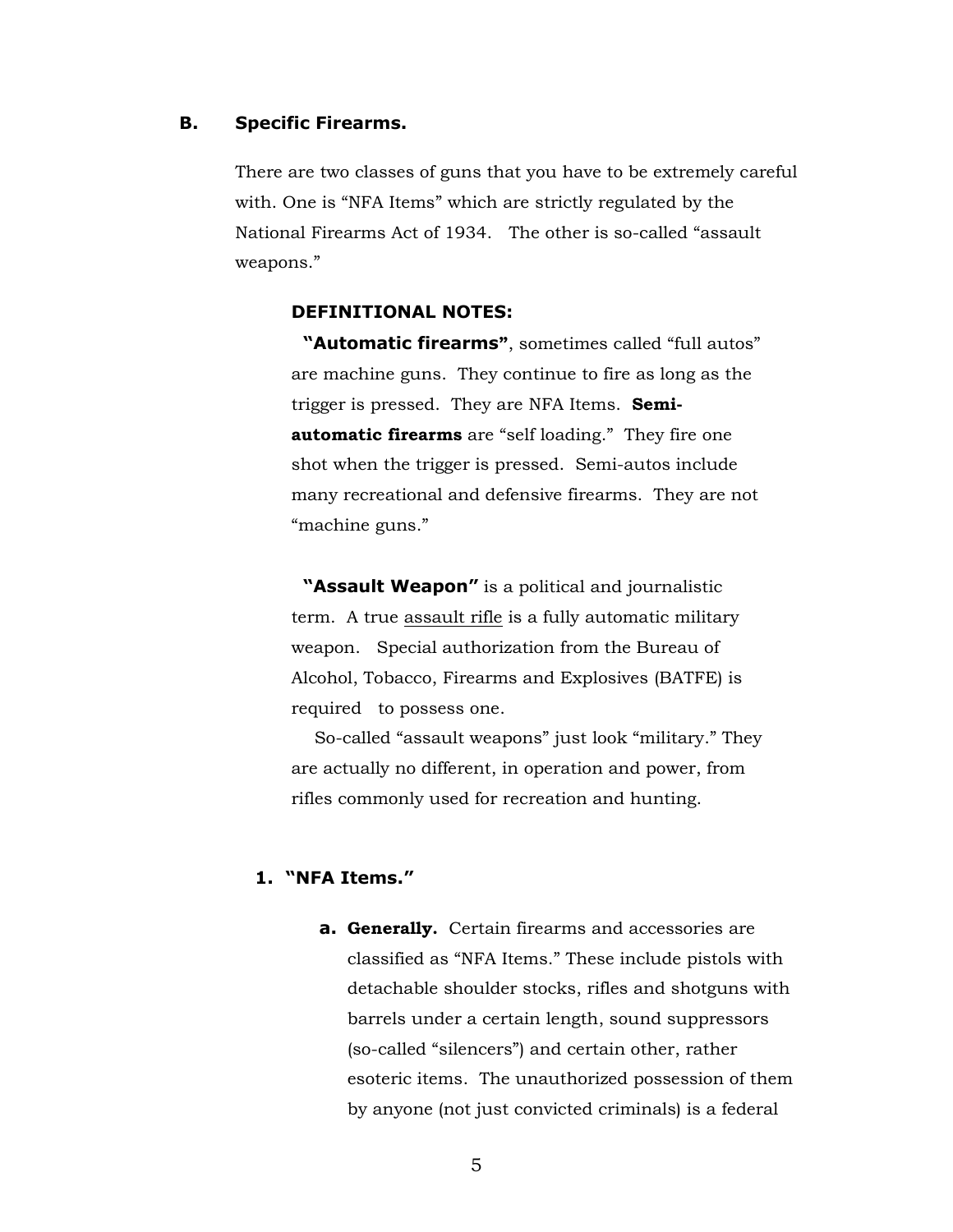crime. As in almost any criminal matter, ignorance of the law is not a defense.

- **b. Transferring NFA Items.** If the decedent had lawfully possessed an NFA weapon, the executor **must** have the registration and tax documents. The Federal regulations allow an executor a "reasonable time" (generally, before the estate is closed) to transfer a lawfully possessed NFA weapon to an heir or beneficiary, provided that the recipient may lawfully possess it. The transfer must be made in accordance with all federal and state laws and must be properly documented.
- **c. G.I. Joe's Machine Gun.** Returning soldiers sometimes brought captured weapons back as souvenirs. There is generally no problem with most rifles and handguns. Fully automatic weapons could be brought back if they were "deactivated war trophies," or DEWATs, which have been rendered incapable of firing by welding in a specified manner. Sometimes, however, a DEWAT is not a DEWAT. In order to be lawful, a DEWAT must have the proper paperwork with it. Even though they were properly de-activated, if the documents are missing, then they are treated the same as active NFA weapons which, without proper documentation, are "contraband."
- **d. Undocumented NFA Items.** If an executor has any NFA weapons and he cannot find any documentation, he should contact BATFE to find out
	- 6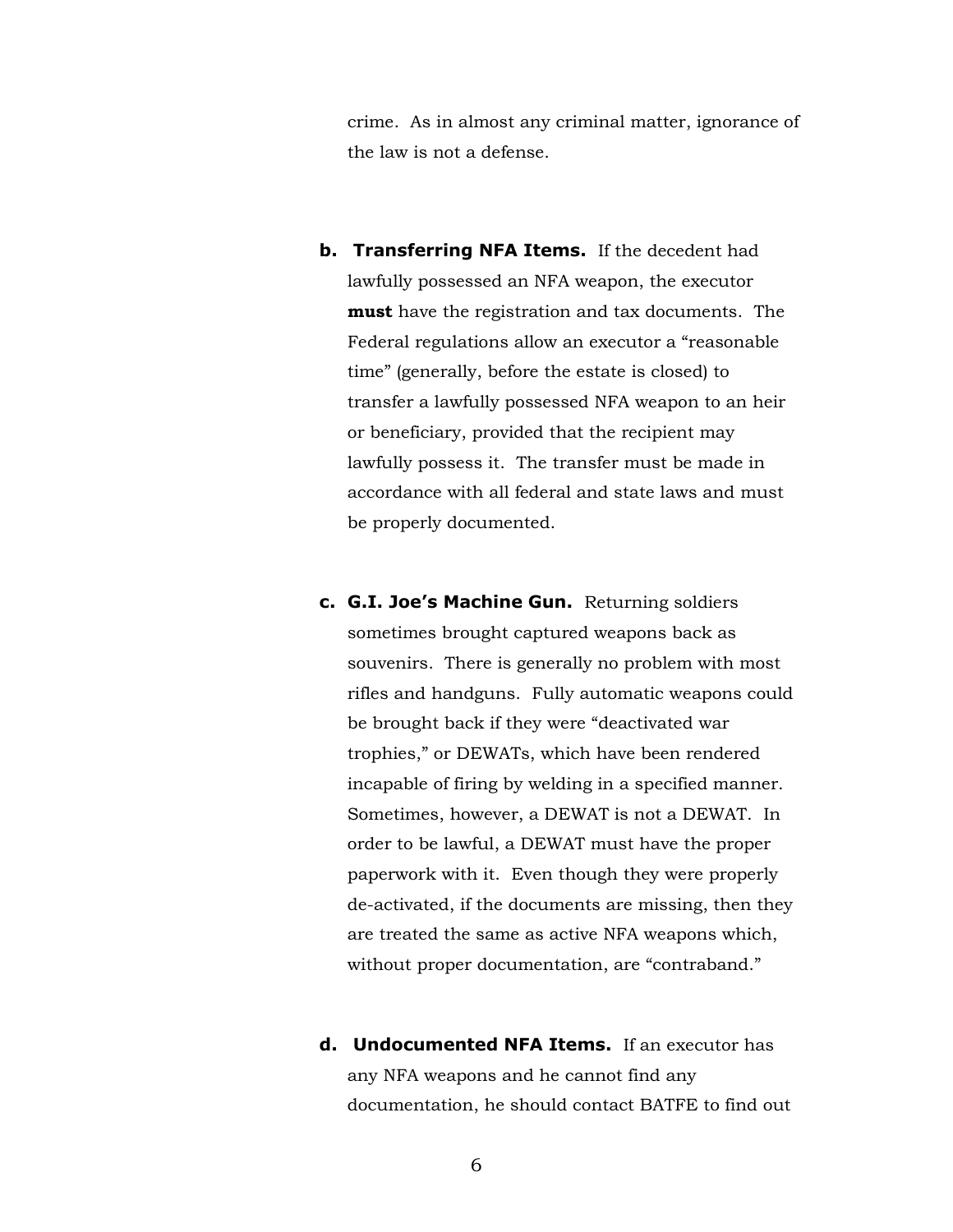if they were properly registered. This is important because properly documented NFA items are quite valuable and are, in general, lawfully saleable and transferrable. Undocumented NFA items are contraband. The executor should arrange with ATF for their "abandonment." Failure to comply with all of the regulations could have serious consequences for the fiduciary. Mere possession of an undocumented fully automatic firearm could result in confiscation of a car or house in which it was found and time in a Federal penitentiary..

**e. Don't act in haste.** Don't assume that, because you can't find the registration documents, that you have to turn the item in to BATFE. You can request a search by serial number to find out if the decedent possessed the item lawfully. In fact, it is probably an executor's fiduciary duty to do this.

**EXAMPLE:** We settled an estate that contained a substantial number of firearms, including a World War II German MP-40 sub-machine gun and a 20mm Swiss Solothurn anti-tank rifle. We contacted BATFE, we were given copies of the documents showing that the decedent had properly registered them under the amnesty provisions of the 1968 gun control act. We sold both of these to collectors.

**Further reading:** For an excellent discussion of NFA weapons, please see the following articles by Joshua Prince:

"Grandpop's Machine Gun in the Chest," [PA Elder,](http://paelderestatefiduciary.blogspot.com/)  [Estate & Fiduciary Law Blog,](http://paelderestatefiduciary.blogspot.com/) September 12, 2007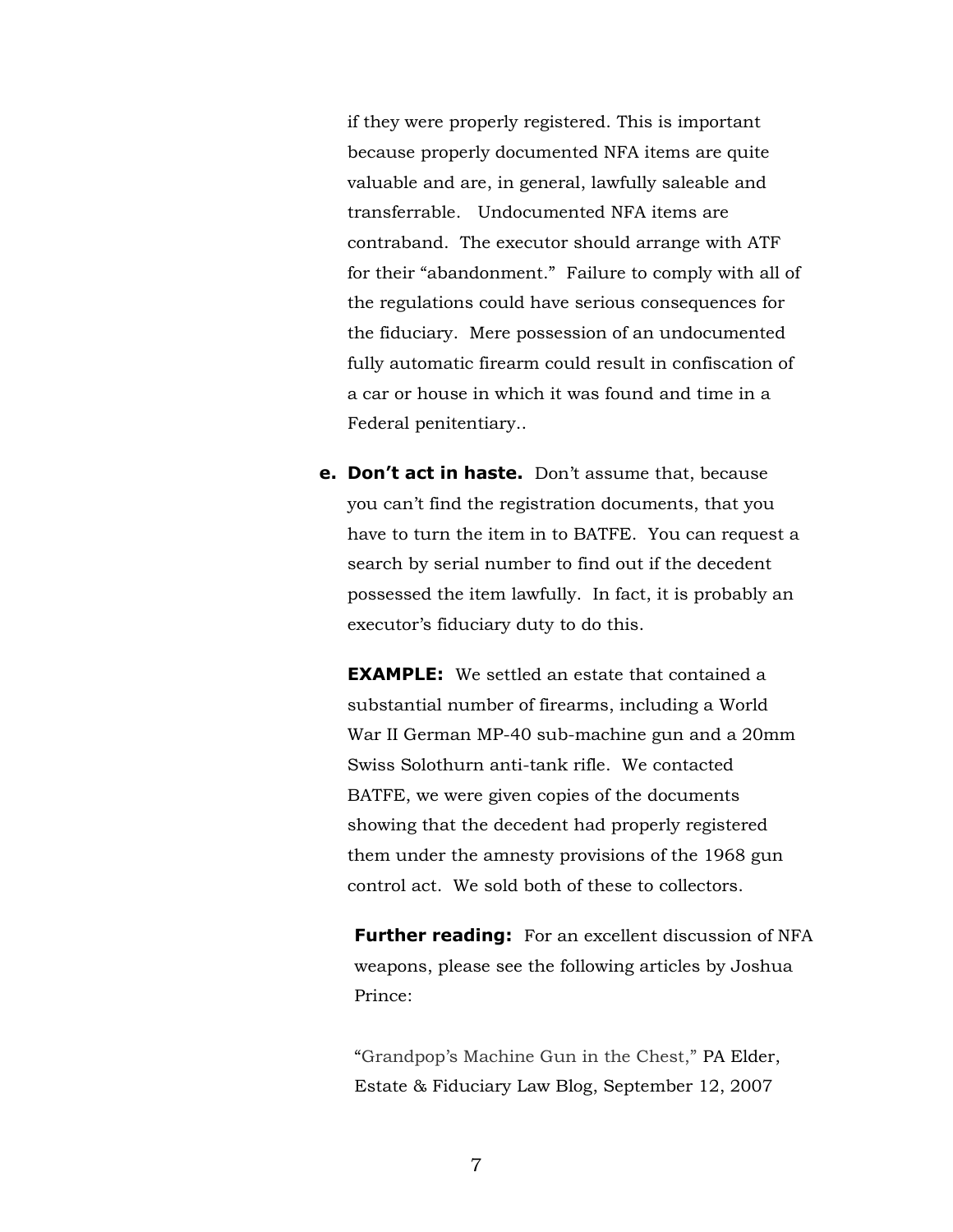[http://paelderandficuciary.blogspot.com/2007/09/i](http://paelderandficuciary.blogspot.com/2007/09/i-bequeath-my-machinegun-to.html)[bequeath-my-machinegun-to.html,](http://paelderandficuciary.blogspot.com/2007/09/i-bequeath-my-machinegun-to.html) and

"Estate Planning 101 under the National Firearms Act" [http://paelderandficuciary.blogspot.com/2007/11/esta](http://paelderandficuciary.blogspot.com/2007/11/estate-planning-for-grandpops-gun-in.html) [te-planning-for-grandpops-gun-in.html.](http://paelderandficuciary.blogspot.com/2007/11/estate-planning-for-grandpops-gun-in.html)

**f. NFA Trusts.** People shoot NFA items in specialized competitions. For items purchased personally, the buyer must obtain the consent of his or her chief of police on the transfer form. Arbitrary bureaucratic roadblocks often prevent law abiding citizens from buying them. The NFA regulations provide a safe harbor – the "chief sign off" is not required for transfers to trusts. But cf. proposed Regulation 41-P which, if promulgated, would substantially modify this provision.

An "NFA Trust" is specifically designed to acquire and hold NFA items and other firearms. These trusts have specific provisions, including references to federal and state firearms laws, who can be a trustee and a beneficiary, what happens if a trustee becomes a prohibited person, etc. An NFA Trust is also useful for people who want to maintain privacy in passing their guns (not just NFA items, but "regular" guns as well) to their beneficiaries.

For more information about NFA Trusts, please see: http://ctgunlawyer.com/nfa\_trusts.html

**PLEASE NOTE:** The 2013 Connecticut Statute has placed restrictions on some transfers to trusts. One cannot transfer so-called "assault weapons" to a trust during his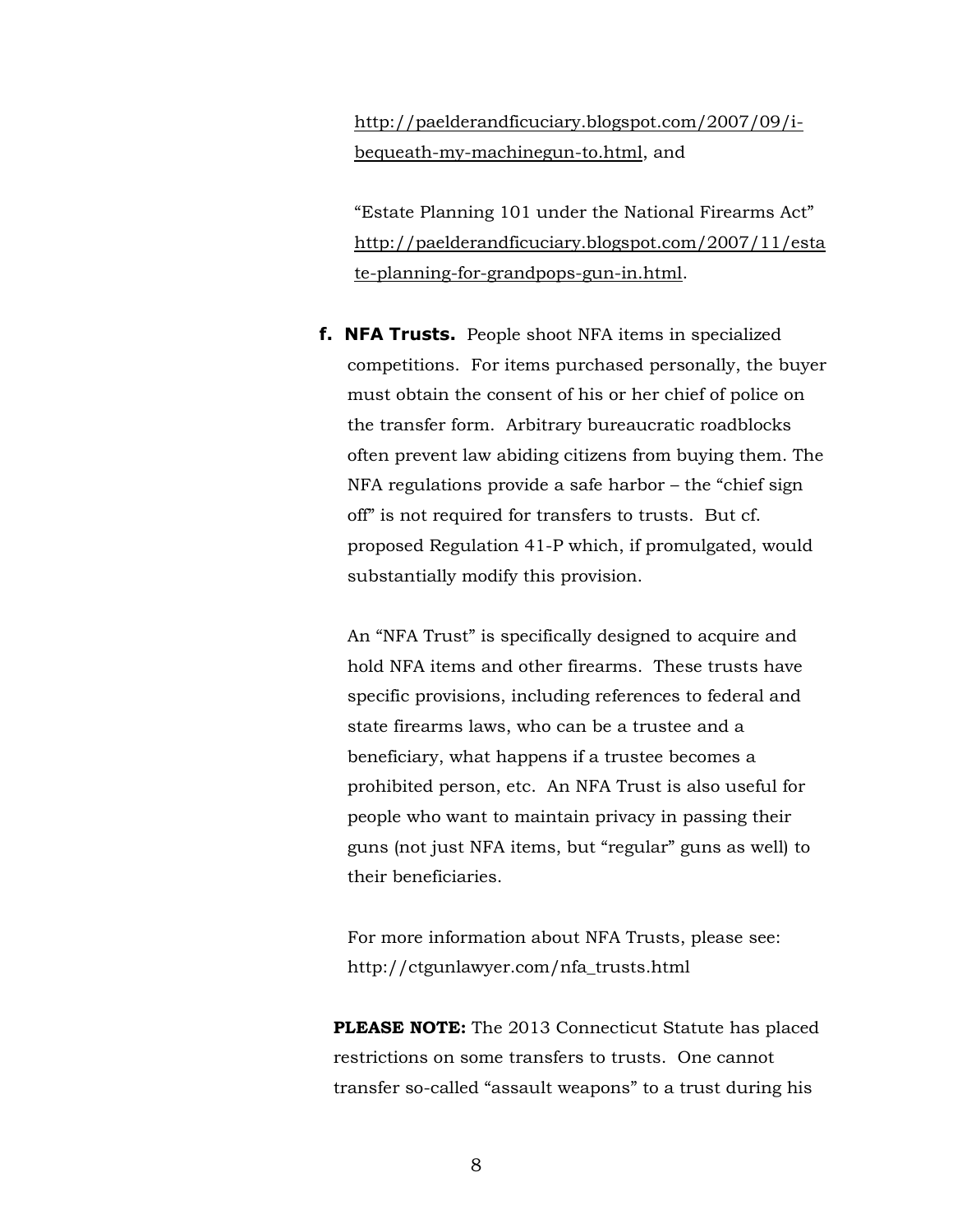lifetime. Also transfers of "regular" guns to trusts (even revocable trusts) may require the same documentation as purchases.

# **2. So-Called "Assault Weapons."**

**"Watch it, Watch it, It's Gonna Get You" - - Sam the Sham and the Pharoahs, "Wooly Bully."** 

# **a. Generally.**

"Any person who, within this state, distributes, transports or imports into the state, keeps for sale, or offers or exposes for sale, or who gives any assault weapon, except as provided by sections 29-37j and 53-202a to 53- 202k, inclusive, and subsection (h) of section 53a-46a, shall be guilty of a class C felony and shall be sentenced to a term of imprisonment of which two years may not be suspended or reduced." § 53-202b.

# **b. The Pre-94 Exception.**

**1. Generally.** The statute exempts some so called

"assault weapons." § 53-202(m) provides:

**"**Notwithstanding any provision of the general statutes, sections 53-202a to 53-202*l*, inclusive, as amended, shall not be construed to limit the transfer or require the registration of an assault weapon **as defined in subdivision (3) or (4) of subsection (a) of section 53-202a of the general statutes, revision of 1958, revised to January 1, 2013**, provided such firearm was legally manufactured prior to September 13, 1994" [Emphasis added].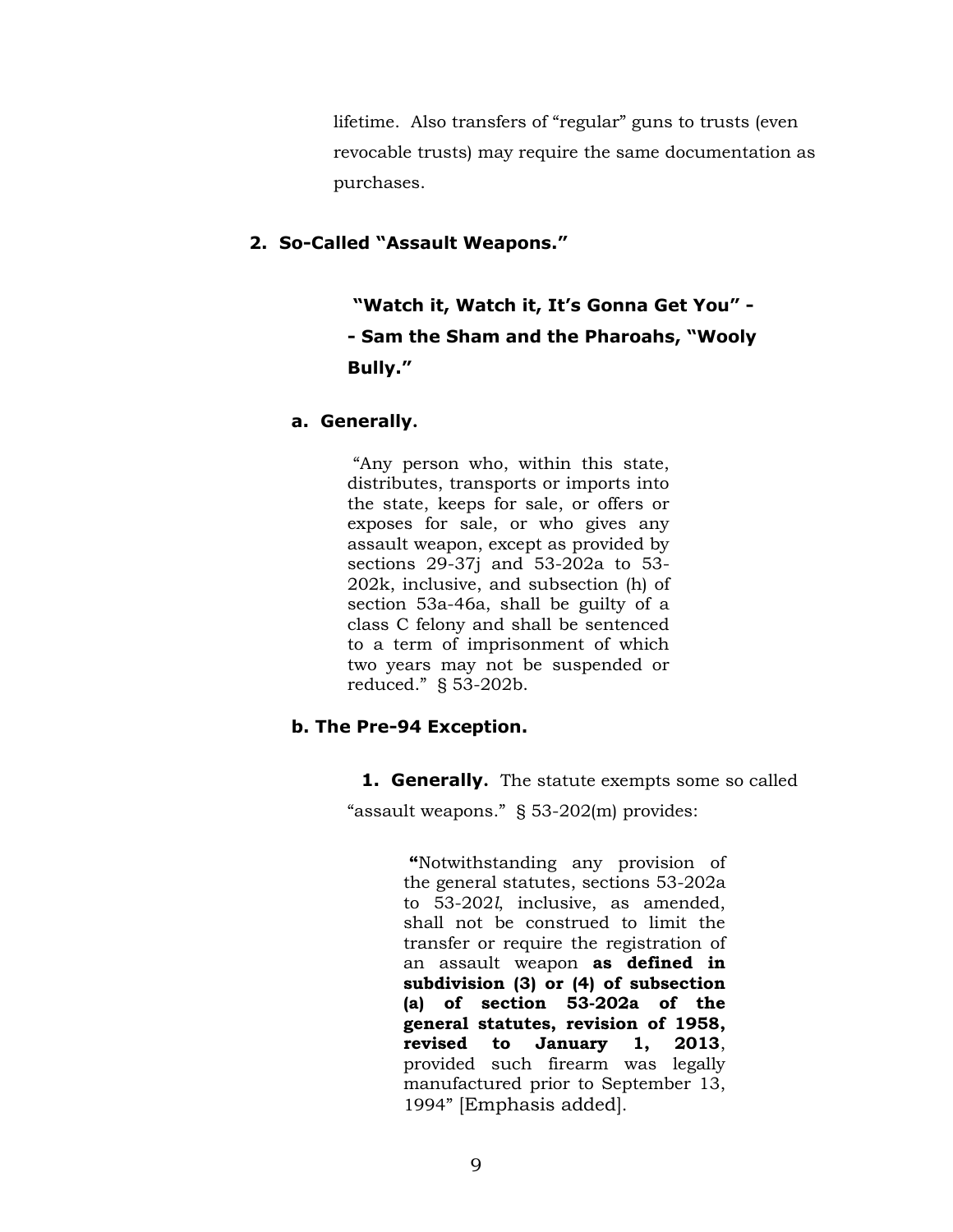# **2. Not all "pre-bans" are "Pre-Bans".**

Firearms manufactured prior to September 13, 1994 are commonly referred to as "Pre-Bans." HOWEVER, all socalled "assault weapons" made before that date are NOT within the ambit of the statute. The statute refers to "**subdivisions (3) or (4)** of subsection (a) of section 53- 202a." These provisions only apply to rifles, pistols and shotguns having certain "ugly cosmetic features," not to those listed in subsection 1 of the statute. The distinction between "listed weapons" and "configuration weapons" is important.

# **3. (At Least) Two Statutory Definitions of So-Called "Assault Weapons".**

**a. "Listed" Firearms.** § 53-202a(1) lists over fifty specific items as so-called "assault weapons". It is a basic tenet of statutory construction that a criminal statue must define a crime with specificity. If a firearm is not on the list, either by model or by "type," then it isn't within the definition of part (a)(1) of the Statute.

**EXAMPLE: "**AK-47 type" and "UZI carbine." An AK-47 clone is unlawful because it's an AK-47 "type." A carbine manufactured by the [fictional] Southern Uganda Zebra Industries and marked "SUZI" is lawful, even though it looks like an UZI. The statute says "UZI," not "UZI type."

**b. "Configuration" Firearms.** Former § 53-202(a)(3), which is referenced in § 53-202m, defines as a so-called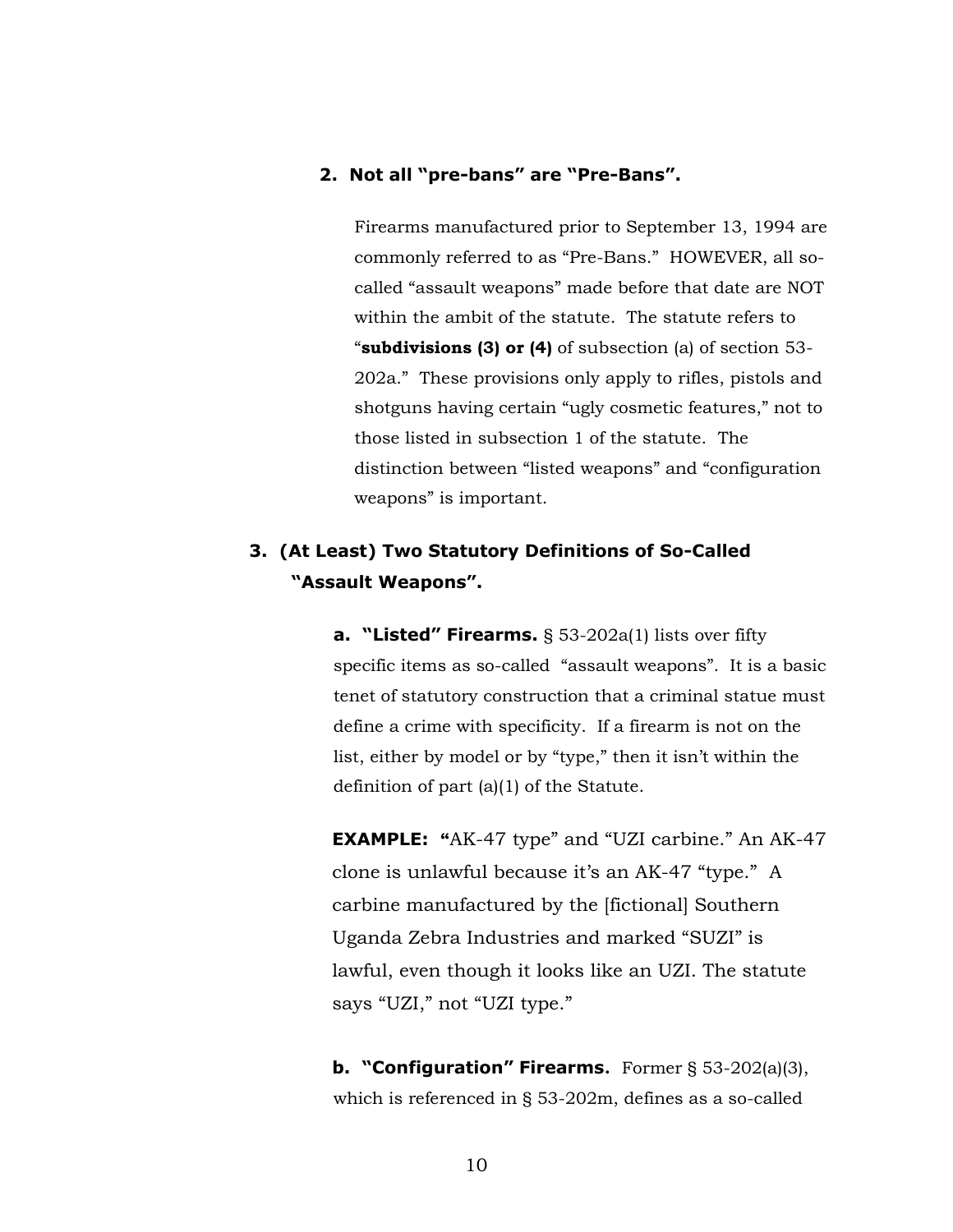"assault weapon" any semi-automatic firearm with at least two out of five specified design characteristics. NOTE: The "two feature" test is ONLY for Pre-Bans. The 2013 statute provides for a "one feature" test for guns manufactured after the 1994 date.

**c. Distinction May be Vital.** The difference between a "listed" firearm and one that is defined by "characteristics" may become very important, both in keeping your clients out of trouble and in being able to effectuate transfers. See Section IV B 3, below.

**III. Know What You Have - Duty to Obtain Highest Value.** It is axiomatic that a fiduciary must do all that he or she can to maximize the value of the estate or trust assets.

**A. Small Distinctions.** Sometimes, the difference between a valuable item and a "shooter" is an "attenuated subtlety." **NOTE:** The expression "attenuated subtleties" was coined by Mr. Justice Holmes in *Lucas v. Earl*, 281 U.S. 111, 114 (1930).

**EXAMPLE:** The Government had a huge number of .45 pistols manufactured during World War II. Industries rapidly converted from producing consumer goods to manufacturing "1911 pistols."

**QUERY:** Would you know the difference between pistols made by Remington Rand, Union Switch and Signal and Singer Sewing Machine? The first one is a "shooter." The second is a "collectible." The third is a very rare museum piece (the last one sold at auction went for \$80,000). As with other assets, failure to obtain proper appraisals can be costly.

**B. The Appraisal Dilemma.** Obviously, a fiduciary must ascertain the value of the estate or trust assets and then either sell them or deliver them to the beneficiaries. Finding a competent appraiser is no more difficult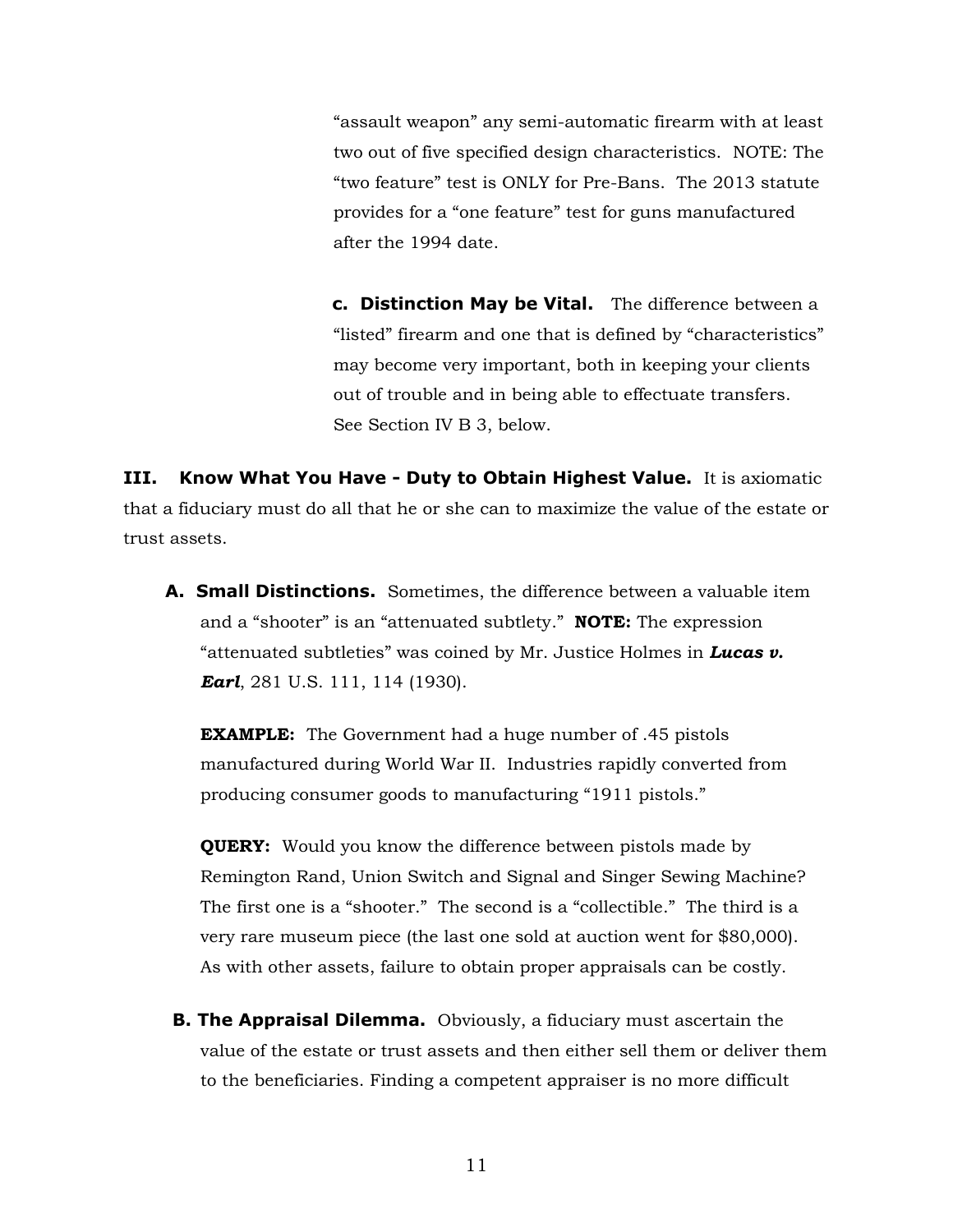with firearms than with any other type of asset. However, imagine bringing Aunt Hazel's china to an appraiser and, after being advised of the value, being told that the appraiser could not return the china to the executor. Sound farfetched? It's not! Consider the following scenario:

**EXAMPLE:** You represent an executor of a man who had a collection of firearms, including several historically interesting items. The executor delivers them to a dealer to have them appraised. The dealer gives the executor an opinion of value, and says that he will accept the guns for sale on a consignment basis. After a few months, they haven't sold. The executor wants to take them to another dealer. The first dealer declines to give them back. What can the executor do? **Nothing**.

Under Connecticut law, a rifle, pistol or shotgun may only be lawfully "transferred" to someone who has a valid State permit to carry pistols and revolvers, an "eligibility certificate" (allows purchase of handguns but does not permit carry) or a "long gun certificate" (all issued by the State Police) or a Federal Firearms License. Re-delivery to an unauthorized executor by the appraiser-dealer is a "transfer" within the Statute. The executor's only options are to leave the guns with the dealer or sell them to him outright. He cannot obtain them back. What might be the executor's (and his advisors') liability if these assets must be sold below fair market value? One answer to this dilemma might be to have the appraiser come to you. Secondly, before consigning firearms to a dealer, be sure that the executor does not want to change his mind.

#### **IV. Transferring Firearms to Beneficiaries.**

#### **A. In State - Generally.**

Other than NFA items and so called "assault weapons," most guns can be freely transferred during lifetime and at death

In addition to the prohibitions on transfers to felons, certain misdemeanants, etc., Connecticut imposes additional requirements with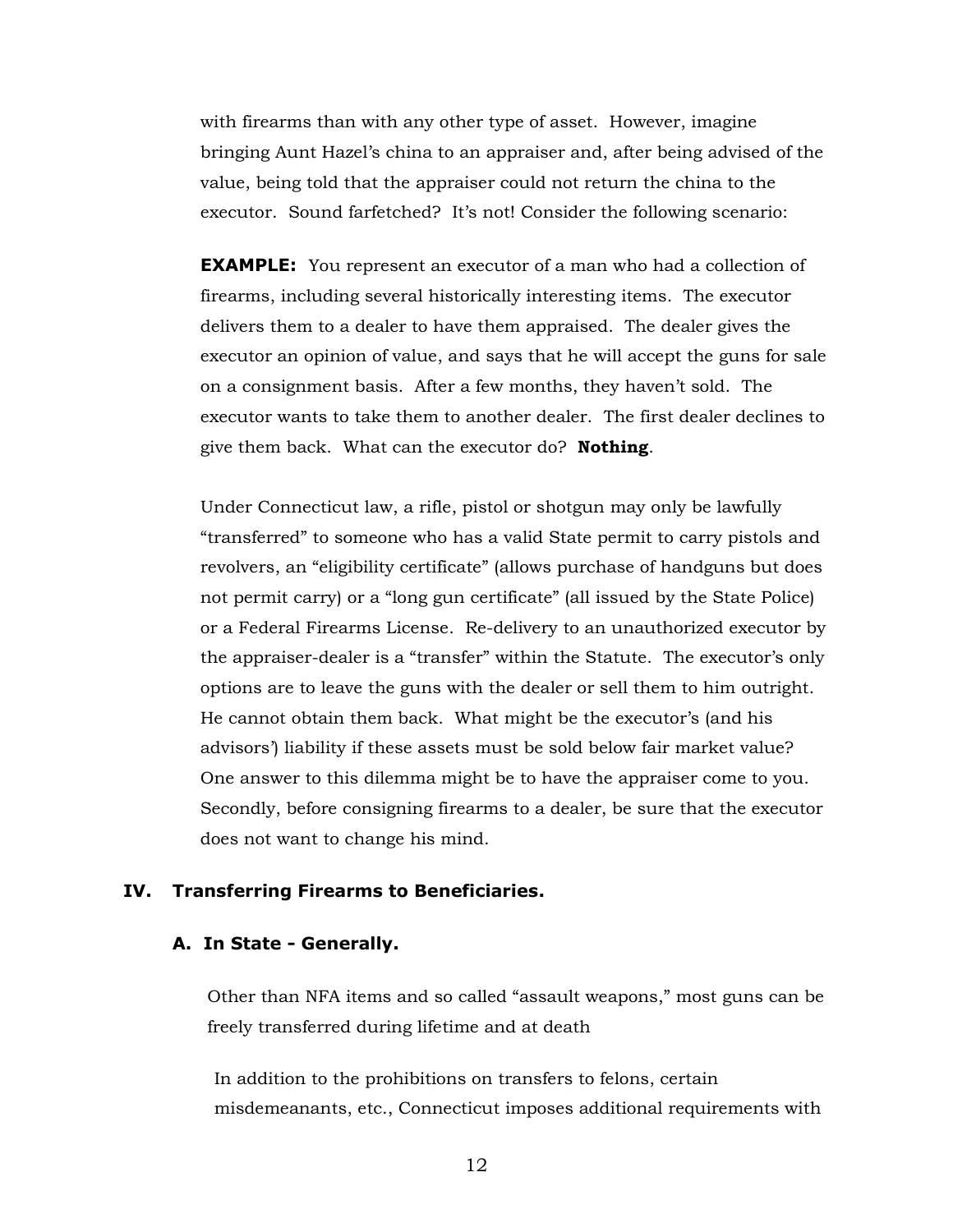which you must be familiar in order to avoid becoming, or having your client become, an inadvertent criminal.

# **1. Transferee must be an authorized person.**

# **a. Pistols and Revolvers.**

"[N]o person may purchase or receive any pistol or revolver unless such person holds a valid permit to carry a pistol or revolver or an eligibility certificate." § Sec. 29- 33(b).

**b. Long guns.** One can obtain a "long gun eligibility certificate" which enables him or her to receive rifles and shotguns. A holder of a pistol permit can receive any lawful firearms. § 29-37a

# **2. Transferor Must Comply with All Procedural Requirements"**

- **a**. Form DPS-67, contains a series of questions relating to "disqualifiers"
- **b**. Form DPS-3, report of sale or transfer
- **c.** Transferee must be personally known or identified to transferor
- **d**. Background check and authorization number from the State Police required

**Source:** §§ 29-33(c), 29-37a, (d) and (e)

# **3. An "Escape Hatch" that you don't want to rely on.**

"If the court finds that a violation of this section is not of a serious nature and that the person charged with such violation (1) will probably not offend in the future, (2) has not previously been convicted of a violation of this section, and (3) has not previously had a prosecution under this section suspended pursuant to this subsection, it may order suspension of prosecution. The court shall not order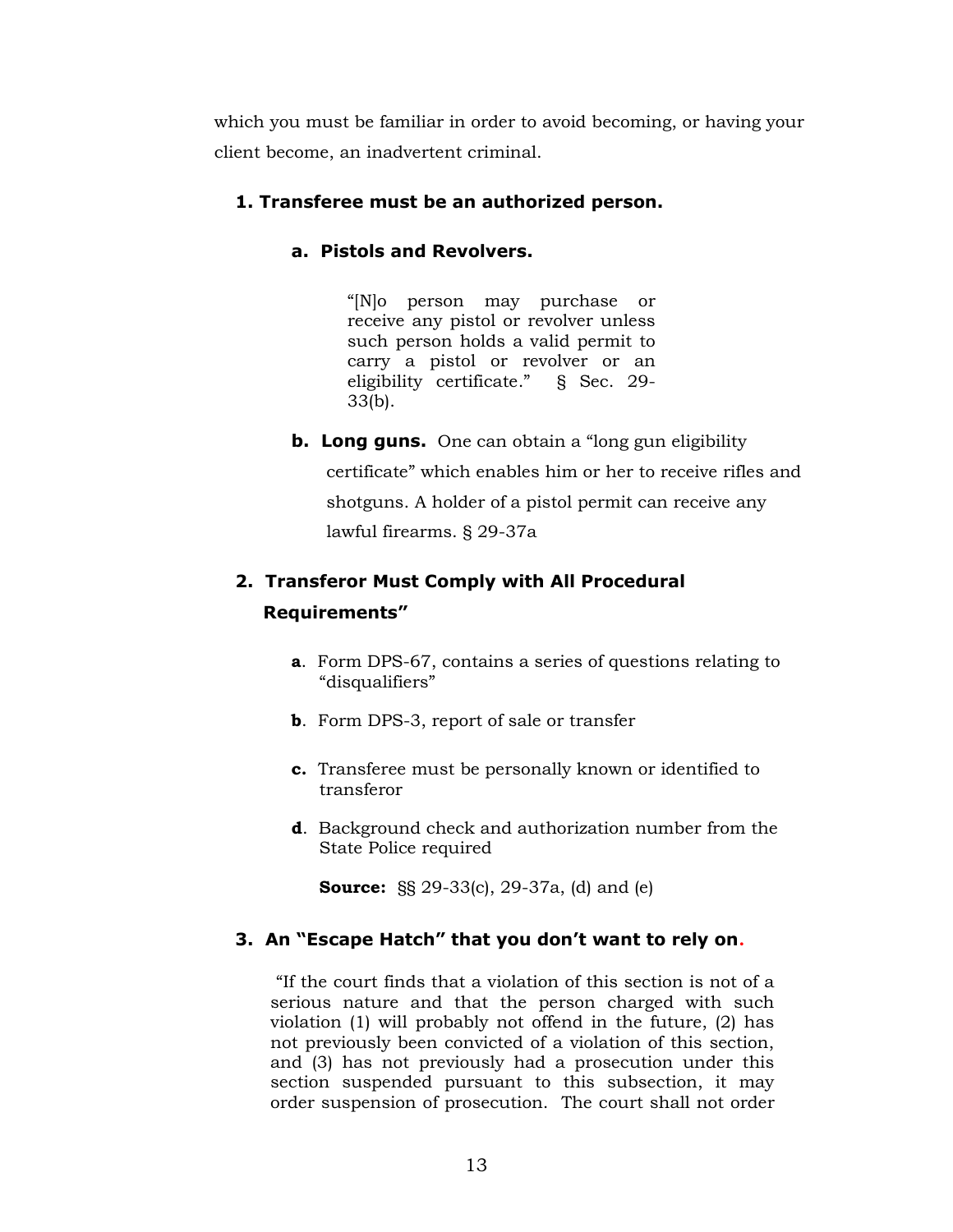suspension of prosecution unless the accused person has acknowledged that he understands the consequences of the suspension of prosecution." § 29-33(h).

# **B. In State: So-Called "Assault Weapons."**

- **1. General Prohibition.** With some important exceptions, it is a class "C" felony to transfer any so-called "assault weapon." § 53- 202b.
- **2. Exemption for Pre-1994 "Configuration" Firearms.** § 53- 202m exempts certain so called "assault weapons" if they were manufactured before September 13, 1994. [See Sec. II B 2, above]. If you want to rely on this Statute, you should be sure of what you have and when it was manufactured. The best evidence of date of manufacture is a letter from them manufacturer.
- **3. "Listed" Firearms.** Anyone who lawfully possessed a "listed" firearm prior to October 1, 1993 could obtain a "Certificate of Possession" from the Department of Public Safety. § 53-202d(a). The certificate essentially entitles the owner to possess the firearm at home and transport it to a shooting facility or dealer and to transfer it at death.
- **4. Post-1994 "Configuration" Firearms.** These are treated the same as pre-1994 "listed" firearms, if the owner was in lawful possession of the item before April 4, 2014 and applied for a certificate of possession before January 1, 2014.
- **5. Lifetime transfers prohibited.** Except for transfers at death, "certificated" firearms may only be sold to a dealer or transferred out of state through a dealer.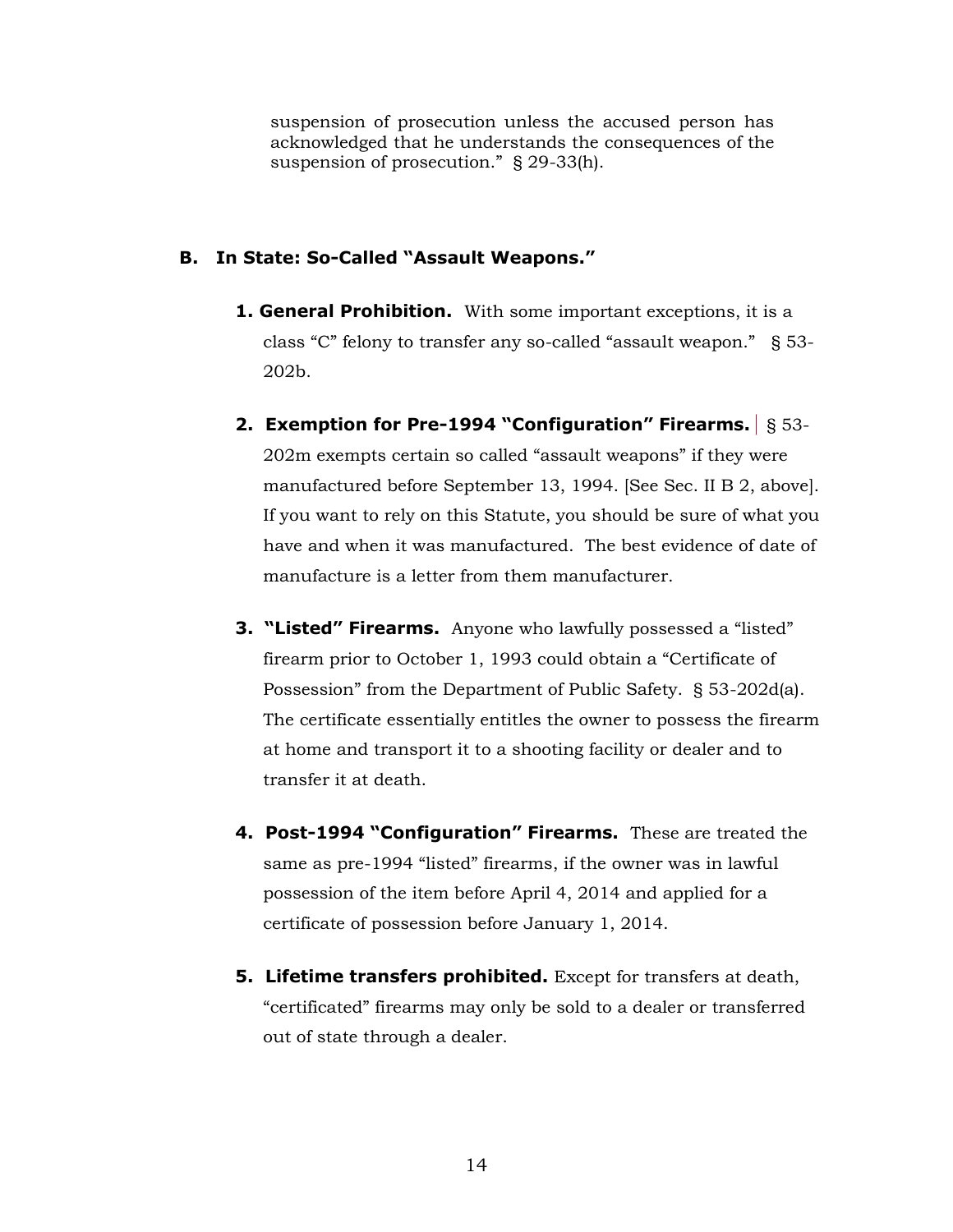**6. Transfers at Death** "Certificated" pre-1994 "listed" weapons and post 1994 "configuration" weapons may be transferred by bequest or intestate succession or, "upon the death of a testator or settlor: to a trust, or from a trust to a beneficiary who is eligible to possess the assault weapon". § 53-202d(b)(1)]. WHAT DOES THIS MEAN? Does it mean that one may transfer these items to a trust via a will provision? It would seem so, but the "official position" seems to be that one can only transfer them to pre-April 4, 2013 trusts.

If the heir or beneficiary is a Connecticut resident and wishes to retain the item, he or she must obtain a certificate from the Department of Public Safety. C.G.S. § 53-202d(b).

- **7. Some Fiduciaries Protected.** § 53-202b(b)(2) provides an exemption for "a person who is the executor or administrator of an estate that includes [a certificated" firearm] which is disposed of as authorized by the Probate Court…." Once again, this raises the issue of firearms held in trusts.
- **C. Out of State.** What should an executor do if a beneficiary is out of state?

**1. Hand them over.** Give them to the beneficiary while he is in Connecticut, so that he may drive home with them? **NO.** This may be lawful under Federal law, but it can be extremely risky. See the material on the McClure-Volkmer Act at the end of this outline.

**2. Ship them himself.** Send them by UPS? **NO.** This is a Federal crime. 18 U.S.C. § 922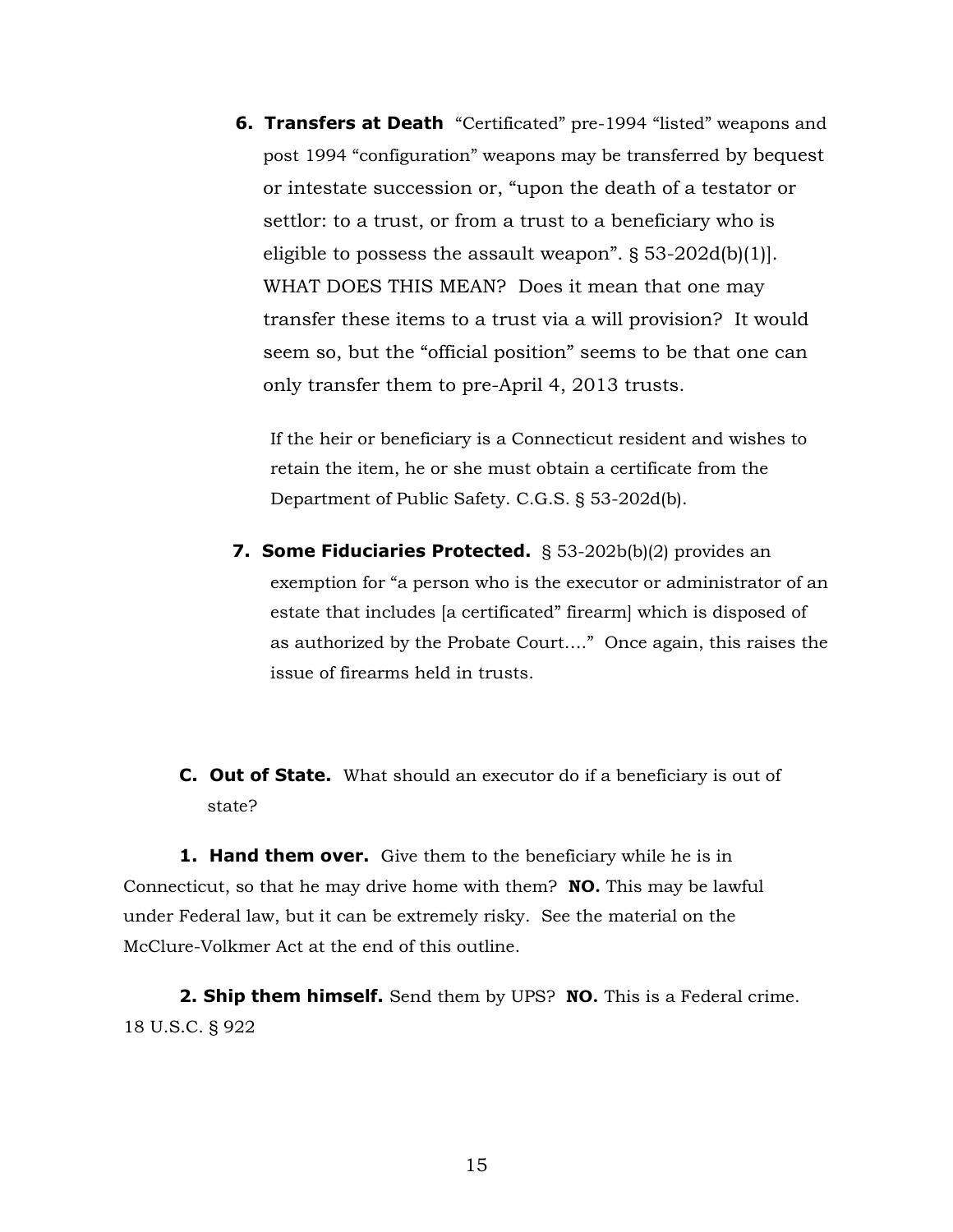**3. Dealer to Dealer Transfer.** Have a licensed dealer in Connecticut transfer and ship them to a licensed dealer in the recipient state. **YES.** This is the only absolutely safe way to effectuate an out of state transfer.

**V. Conclusion.** Firearms are one of the most heavily regulated products in the country. Myriad federal, state and local statutes and regulations can easily make criminals out of uninformed fiduciaries and, possibly, their advisors. Sometimes almost imperceptible differences can separate a perfectly legal firearm from a prohibited one. These subtleties can also have a large effect on value.

# **Be Careful.**

# **ADDITIONAL MATERIALS**

[Blue Book of Gun Values](http://store.bluebookinc.com/Affiliates/Gateway.asp?CID=211&industry=1) -- 30th Edition (2009-10). Available on Amazon.com.

[Firearms Law Deskbook,](http://www.stephenhalbrook.com/deskbook.html) by Stephen P. Halbrook (available on Westlaw, Amazon.com or stephenhalbrook.com/deskbook.

# **AUCTION HOUSES SPECIALIZING IN FIREARMS**

James D. Julia, Fairfield, Maine. www.jamesdjulia.com/firearms

Kull's Old Town Station, Topeka, Kansas. www.ArmsBid.com

J. C. Devine, Milford, New Hampshire. www.jcdevine.com

#### **WEBSITES**

#### **BUYER AND SELLER MUST WORK THROUGH LICENSED DEALERS**

Gunauction.com

Gunsamerica.com

Gunbroker.com